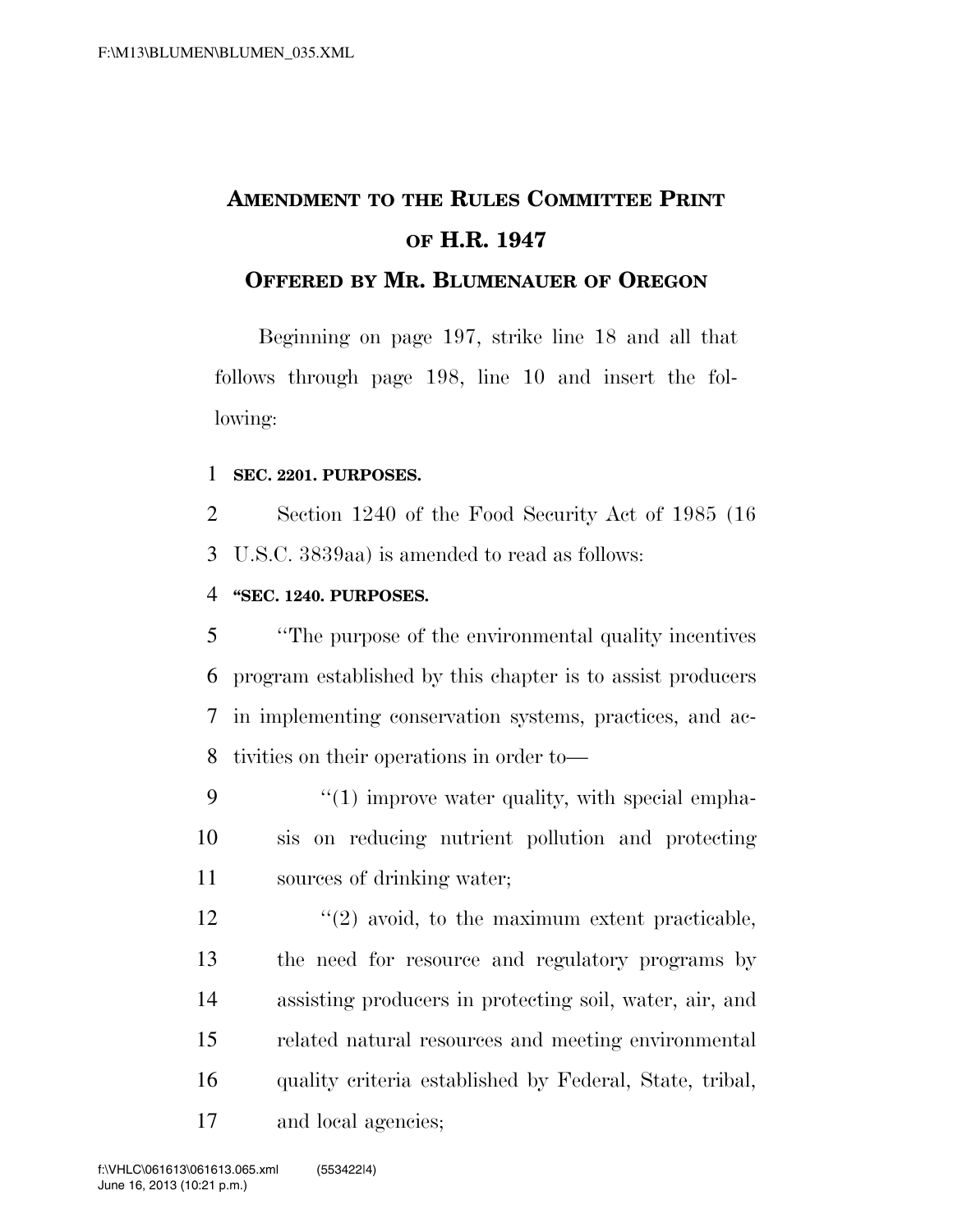| $\mathbf{1}$   | $\lq(3)$ conserve ground and surface water to sus-      |
|----------------|---------------------------------------------------------|
| $\overline{2}$ | tain or improve in-stream flows;                        |
| 3              | $\lq(4)$ enhance soil quality;                          |
| $\overline{4}$ | $\cdot\cdot$ (5) control invasive species;              |
| 5              | $\cdot$ (6) enhance critical aquatic and terrestrial    |
| 6              | wildlife habitat for at-risk species;                   |
| 7              | $\lq(7)$ reduce the amount and toxicity of pes-         |
| 8              | ticides and other agricultural chemicals found on       |
| 9              | food and in water or the air;                           |
| 10             | $\cdot$ (8) reduce the nontherapeutic use of medically  |
| 11             | important antibiotics in food-producing animals in      |
| 12             | order to preserve the effectiveness of antibiotics used |
| 13             | in the treatment of human and animal disease;           |
| 14             | $\lq(9)$ help producers adapt to a changing and         |
| 15             | unpredictable climate and increase resiliency to cli-   |
| 16             | mate change impacts, including rising temperatures      |
| 17             | and extreme weather events, while reducing green-       |
| 18             | house gas emissions; and                                |
| 19             | $\lq(10)$ address additional priority resource con-     |
| 20             | cerns, as determined by the Secretary.".                |
|                | Page 198, line 19, strike "10 years" and insert "5      |

Page 198, line 19, strike ''10 years'' and insert ''5 years''.

Page 198, after line 19, insert the following: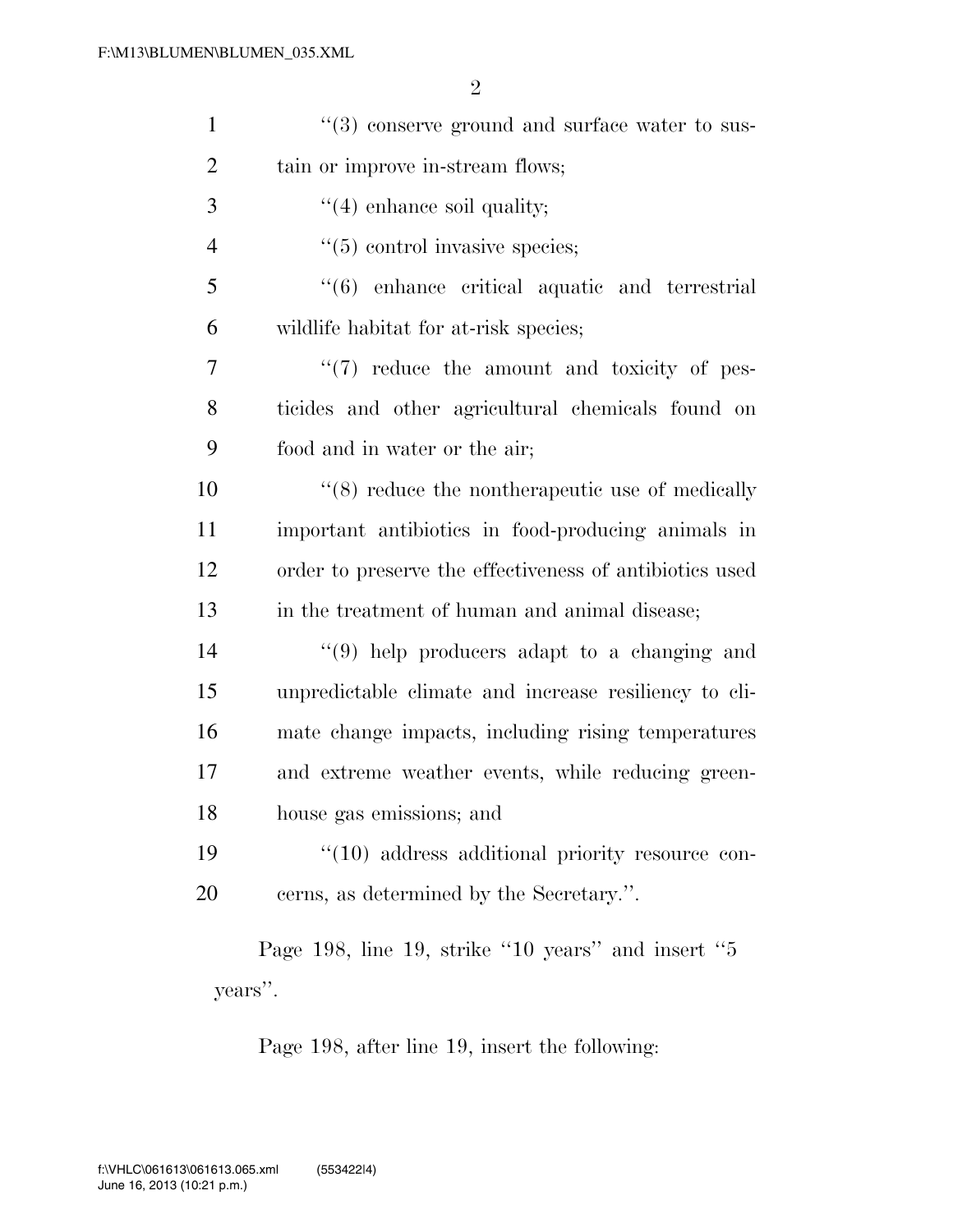1 (3) by amending subsection (c) to read as fol-2 lows:

 ''(c) PRIORITY.—If the Secretary determines that the environmental values of two or more applications for pay- ments are comparable, the Secretary shall assign a higher priority to a program application which will achieve the environment and conservation values using practices and systems the assessed cost of which is lower.'';

9 (4) by amending subsection  $(d)(3)$  to read as 10 follows:

 ''(3) INCREASED PAYMENTS FOR CERTAIN PRACTICES.—The Secretary shall provide supple- mental payments and enhanced technical assistance to producers implementing land management and vegetative practices at a level that, as determined by the Secretary, results in highly cost-effective treat-17 ment of priority resource concerns, including—

18  $\langle (A) \rangle$  residue and tillage management;

19  $"$ (B) contour farming;

20  $\text{``(C) cover cropping;}$ 

21  $\text{``(D) integrated pest management;}$ 

22  $\text{``(E)}$  nutrient management;

23  $\text{``(F)}$  stream corridor improvement;

24  $\langle G \rangle$  invasive plant species control;

25 ''(H) contour buffer strips;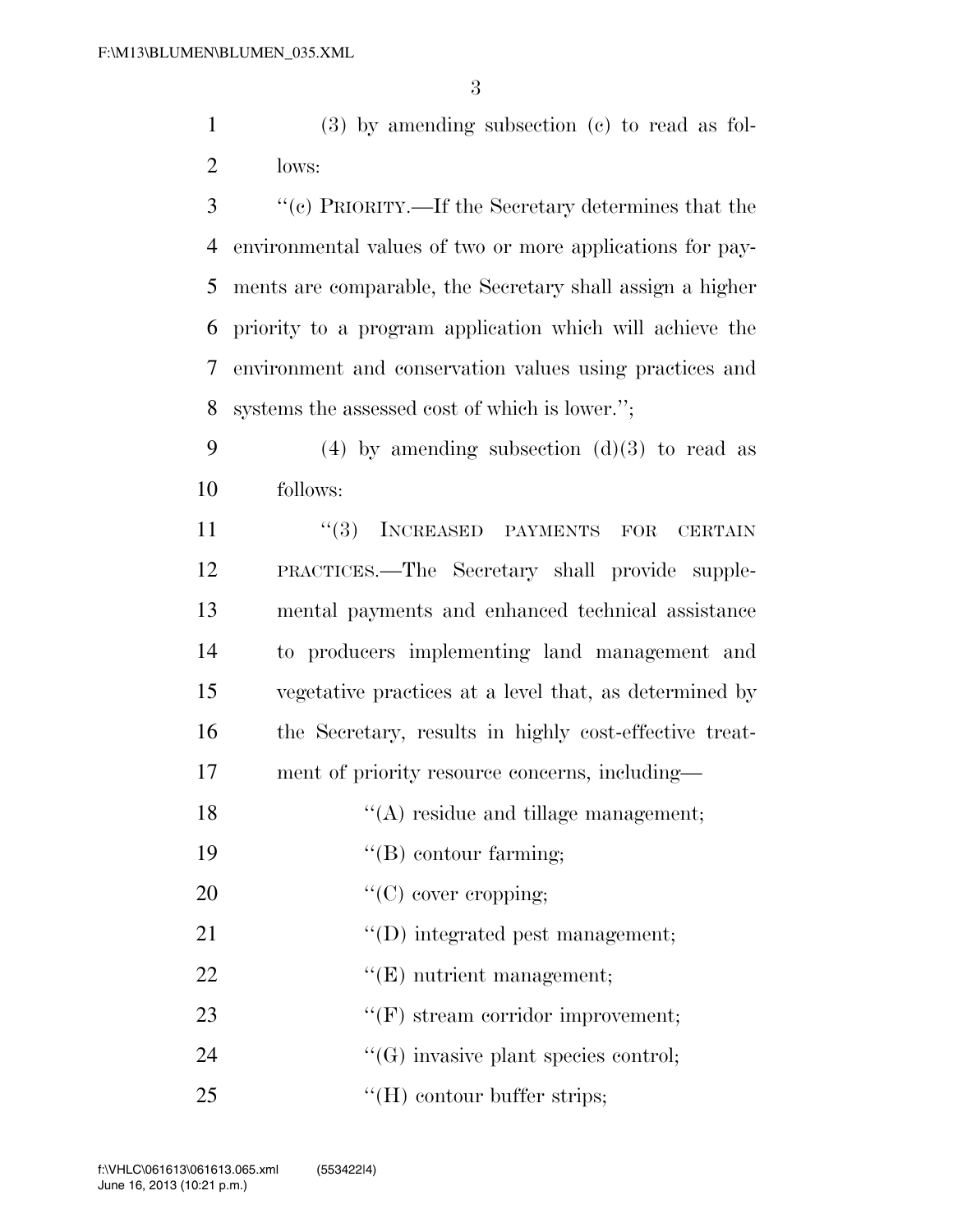| $\mathbf{1}$   | "(I) riparian herbaceous and forest buff-                          |
|----------------|--------------------------------------------------------------------|
| $\overline{2}$ | ers;                                                               |
| 3              | $"(J)$ filterstrips;                                               |
| $\overline{4}$ | $\lq\lq(K)$ stream habitat improvement<br>and                      |
| 5              | management;                                                        |
| 6              | $\lq\lq(L)$ grassed waterways;                                     |
| 7              | $\lq\lq (M)$ wetland restoration and enhance-                      |
| 8              | ment;                                                              |
| 9              | "(N) pollinator habitat; or                                        |
| 10             | $\lq\lq$ conservation erop rotation.";                             |
|                | Page 199, after line 16, insert the following:                     |
| 11             | $(4)$ by adding at the end of subsection (d) the                   |
| 12             | following new paragraph:                                           |
| 13             | "(7) LIMITATION ON PAYMENTS FOR CERTAIN                            |
| 14             | PRACTICES.—A producer who owns or operates a                       |
| 15             | large confined animal feeding operation (as defined                |
| 16             | by the Secretary) shall not be eligible for payments               |
| 17             | under this chapter to construct an animal waste                    |
| 18             | management facility or any associated waste trans-                 |
| 19             | port or transfer device.".                                         |
|                | Page 199, line 21, strike "60 percent" and insert<br>"50 percent". |
|                | Page 200, line 2, strike "5 percent" and insert "not               |

less than 10 percent''.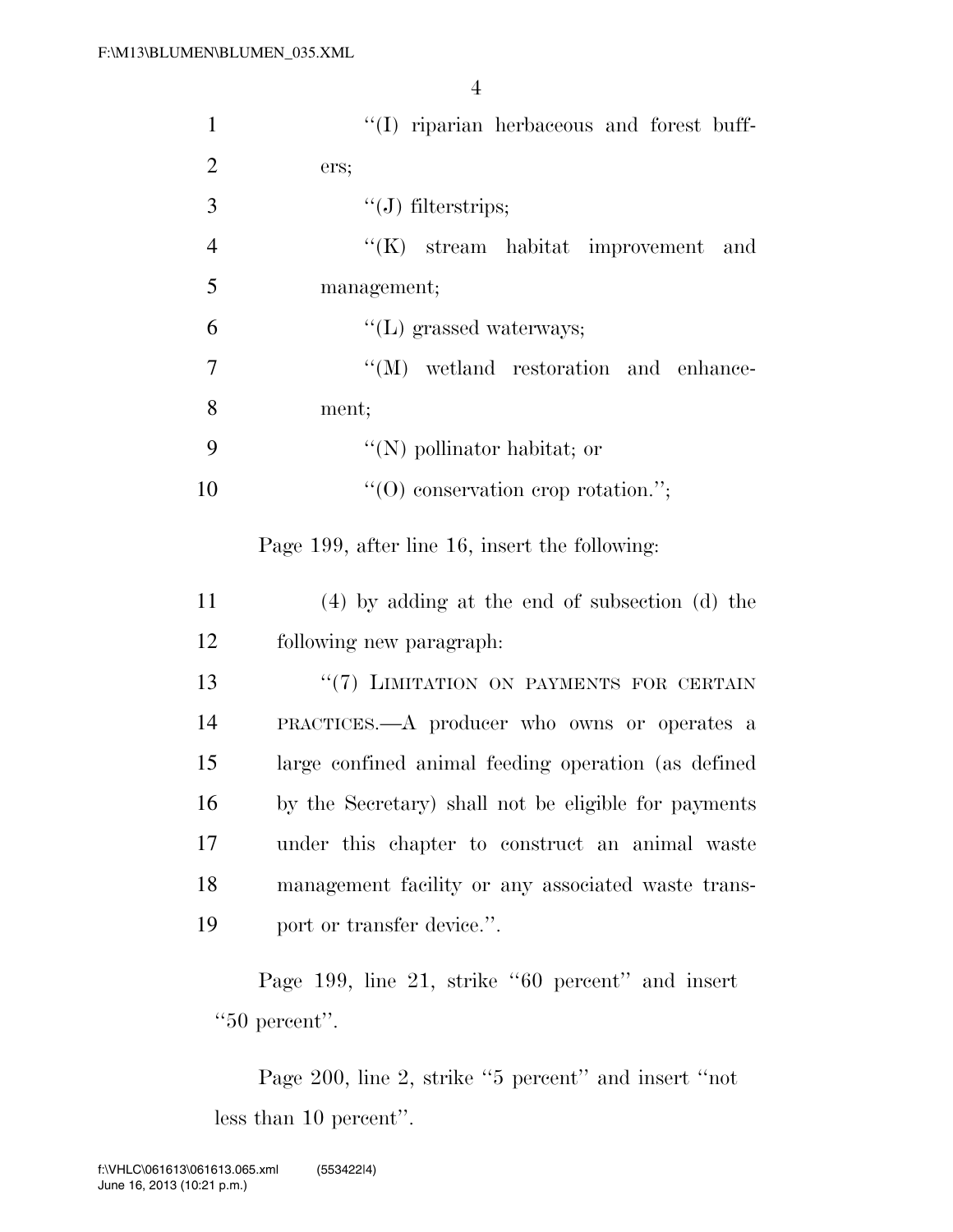Page 200, line 17, strike ''and'' and insert the following:

 (6) by amending subsection (h) to read as fol-lows:

 ''(h) WATER CONSERVATION OR IRRIGATION EFFI-CIENCY PRACTICE.—

5 "(1) AVAILABILITY OF PAYMENTS.—The Sec- retary may provide payments under this subsection to a producer for a water conservation or irrigation practice that promotes ground and surface water conservation on the agricultural operation of the producer by—

| 11 | $\lq\lq$ improvements to irrigation systems;     |
|----|--------------------------------------------------|
| 12 | "(B) enhancement of irrigation efficiencies;     |
| 13 | $\lq\lq$ conversion of the agricultural oper-    |
| 14 | ation to-                                        |
| 15 | "(i) the production of less water-in-            |
| 16 | tensive agricultural commodities; or             |
| 17 | "(ii) dryland farming;                           |
| 18 | $\lq\lq$ (D) improvement of the storage and con- |
| 19 | servation of water through measures such as      |
| 20 | water banking and groundwater recharge;          |
| 21 | $\lq\lq$ (E) enhancement of fish and wildlife    |

habitat associated with irrigation systems in-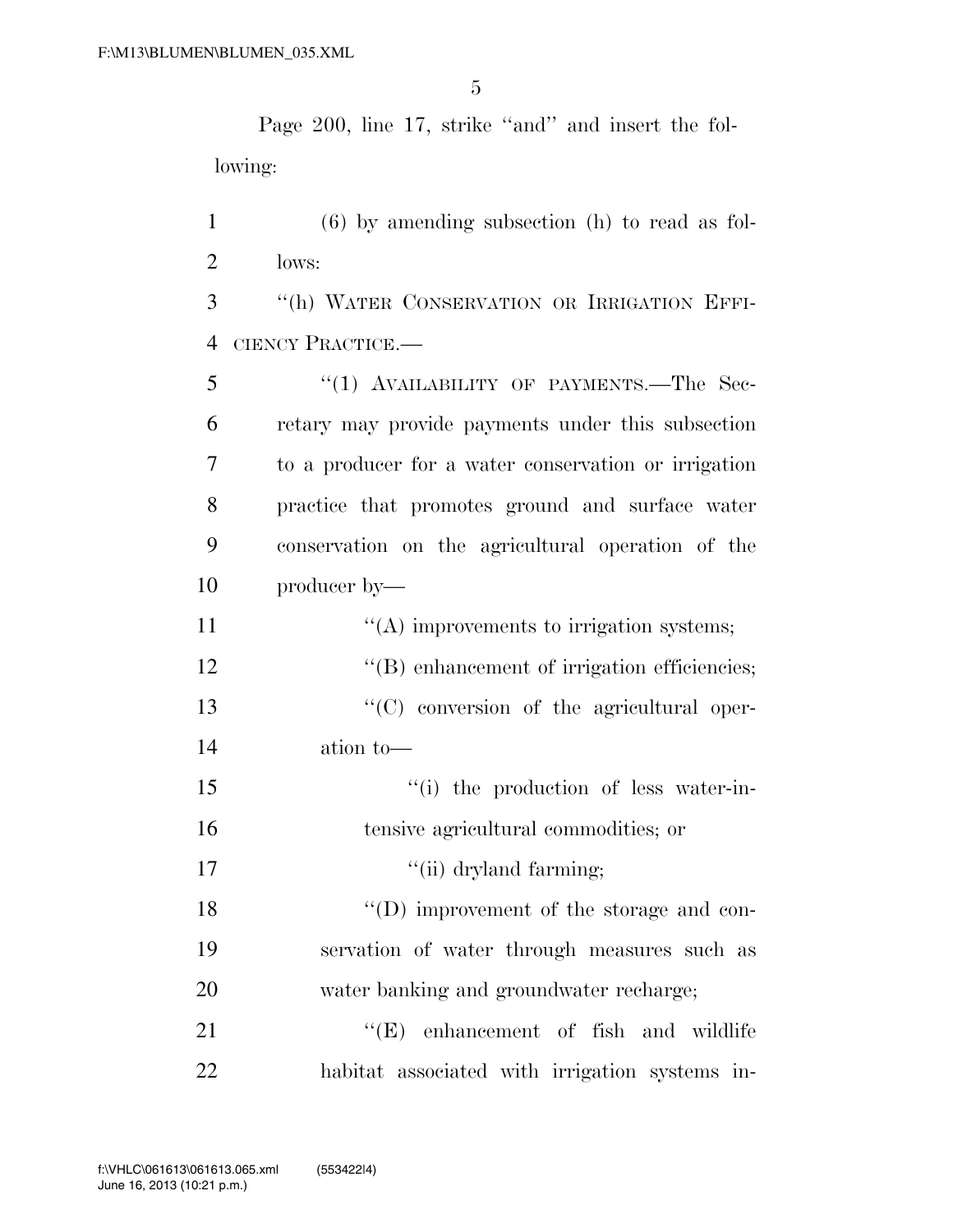| $\mathbf{1}$   | cluding pivot corners and areas with irregular          |
|----------------|---------------------------------------------------------|
| $\overline{2}$ | boundaries;                                             |
| 3              | $\lq\lq(F)$ enhancement of in-stream flows in as-       |
| $\overline{4}$ | sociated rivers and streams; or                         |
| 5              | $\lq\lq(G)$ establishment of other measures, as         |
| 6              | determined by the Secretary, that improve               |
| 7              | groundwater and surface water conservation in           |
| 8              | agricultural operations.                                |
| 9              | "(2) PRIORITY.—In providing payments to a               |
| 10             | producer for a water conservation or irrigation prac-   |
| 11             | tice, the Secretary shall give priority to applications |
| 12             | in which-                                               |
| 13             | "(A) consistent with the law of the State               |
| 14             | in which the eligible land of the producer is lo-       |
| 15             | cated, there is a reduction in water use in the         |
| 16             | operation of the producer; and                          |
| 17             | $\lq\lq$ the practice reduces the amount of             |
| 18             | water consumed in a producer's operation or re-         |
| 19             | duces the amount of water diverted without in-          |
| 20             | creasing the water consumed.                            |
| 21             | "(3) DUTY OF PRODUCERS.—The Secretary                   |
| 22             | may not provide payments to a producer for a water      |
| 23             | conservation or irrigation practice under this chapter  |
| 24             | unless the producer agrees not to use any associated    |
| 25             | water savings to bring new land, other than inci-       |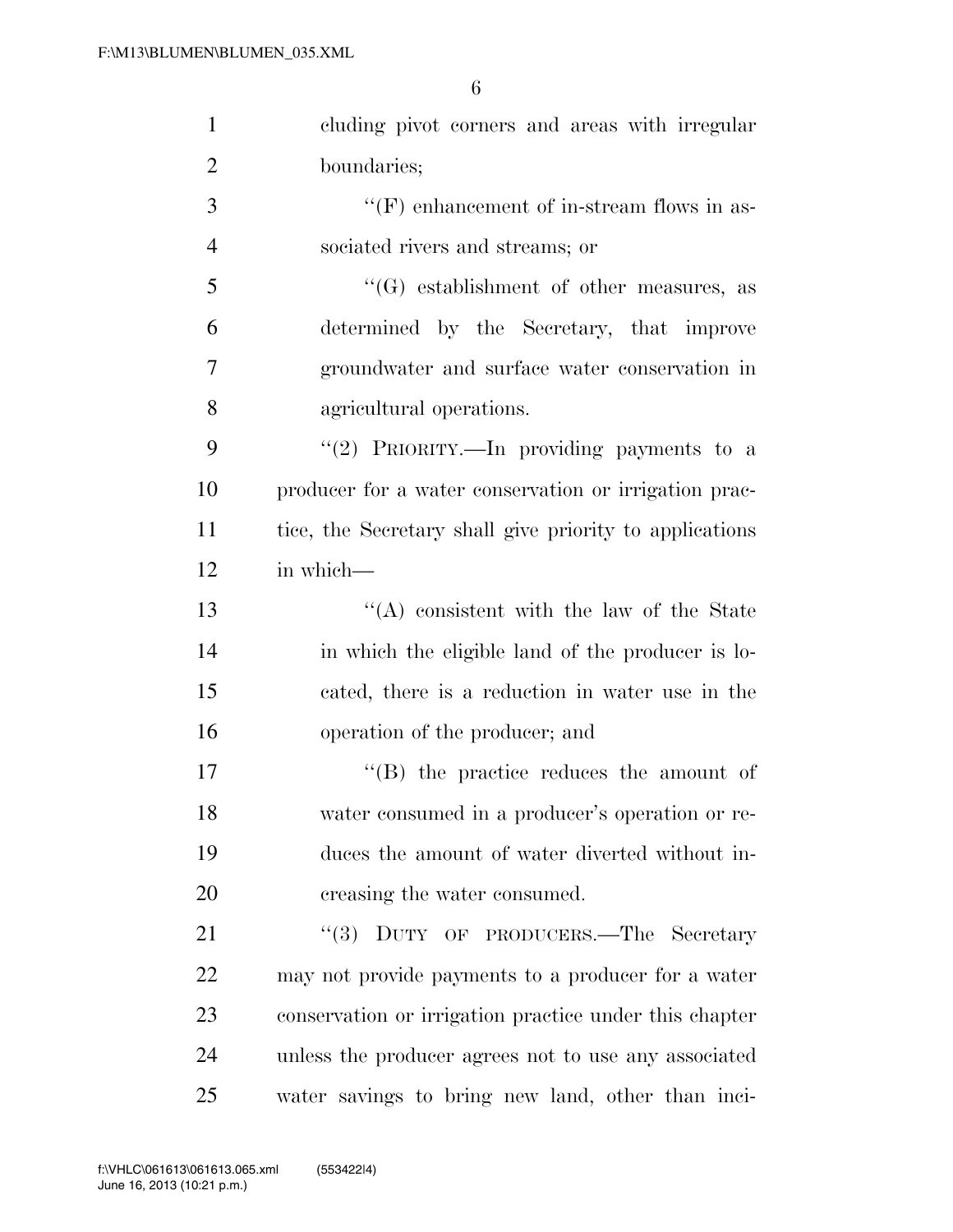| $\mathbf{1}$   | dental land needed for efficient operations, under ir- |
|----------------|--------------------------------------------------------|
| $\overline{2}$ | rigated production, unless the producer is partici-    |
| 3              | pating in a watershed-wide project that will effec-    |
| $\overline{4}$ | tively conserve water, as determined by the Sec-       |
| 5              | retary.";                                              |
| 6              | $(7)$ in subsection (i)—                               |
| 7              | $(A)$ in paragraph $(1)$ , by striking "sub-           |
| 8              | section" and inserting "chapter";                      |
| 9              | $(B)$ by amending paragraph $(2)$ to read as           |
| 10             | follows:                                               |
| 11             | "(2) ELIGIBILITY REQUIREMENTS.—As a condi-             |
| 12             | tion for receiving payments under this chapter, a      |
| 13             | producer shall agree to develop and implement con-     |
| 14             | servation practices for certified organic production   |
| 15             | that are consistent with the regulations promulgated   |
| 16             | under the Organic Foods Production Act of 1990 (7)     |
| 17             | U.S.C. 6501 et seq.) and the purposes of this chap-    |
| 18             | $ter.$ ";                                              |
| 19             | $(C)$ by striking paragraph $(3)$ and redesig-         |
| 20             | nating paragraphs $(4)$ and $(5)$ as paragraphs        |
| 21             | $(5)$ and $(6)$ , respectively; and                    |
| 22             | (D) by inserting after paragraph $(2)$ the             |
| 23             | following new paragraphs:                              |
| 24             | "(3) COORDINATION WITH ORGANIC CERTIFI-                |
| 25             | CATION.—The Secretary shall establish a trans-         |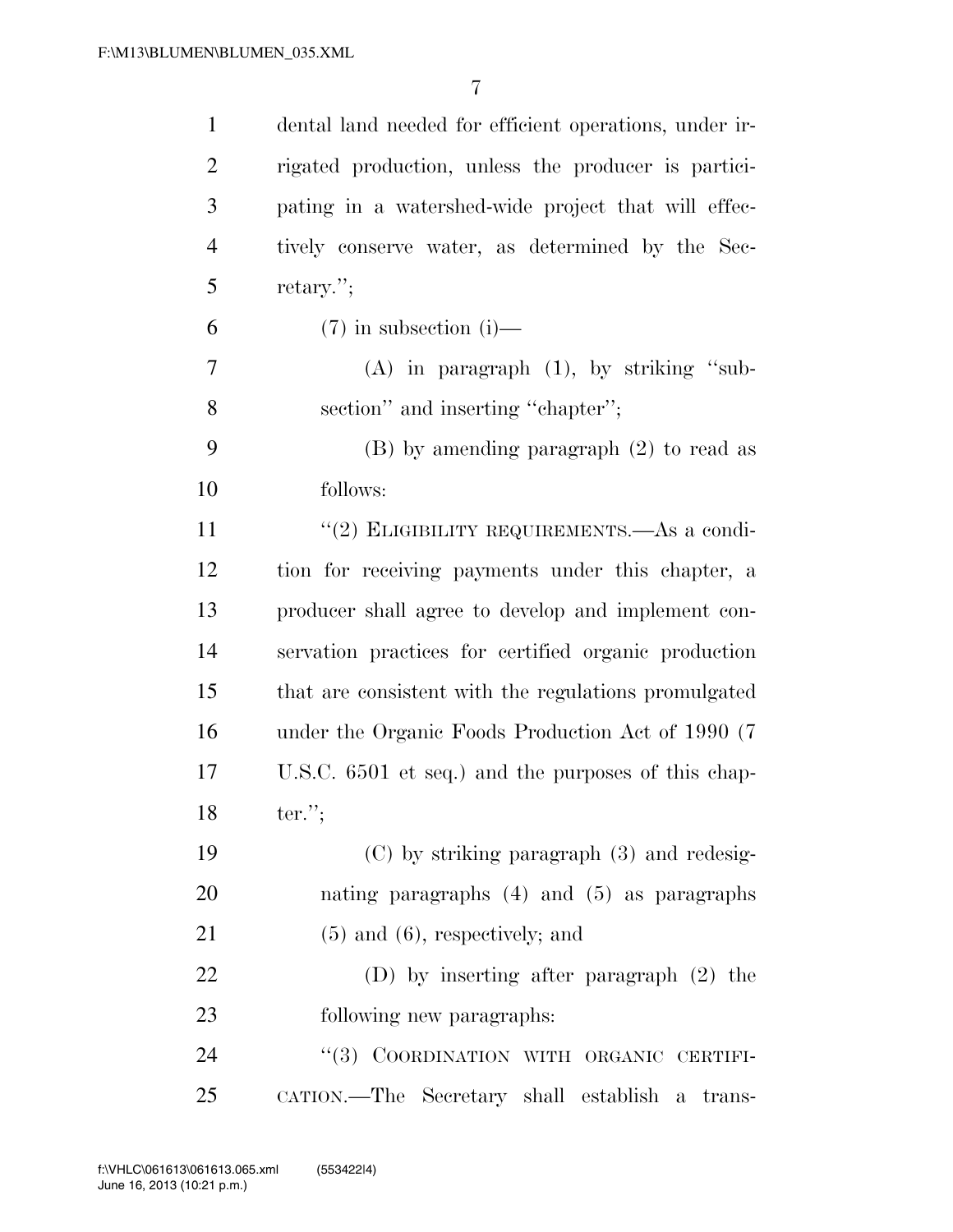parent means by which producers may initiate or- ganic certification under the Organic Foods Produc- tion Act of 1990 (7 U.S.C. 6501 et seq.) while par-ticipating in a contract under this chapter.

5  $((4)$  PLANNING.

 ''(A) IN GENERAL.—The Secretary shall provide planning assistance to producers transitioning to certified organic production consistent with the requirements of the Organic Foods Production Act of 1990 (7 U.S.C. 6501 et seq.) and the purposes of this chapter.

12 "(B) AVOIDANCE OF DUPLICATION.—The Secretary shall, to the maximum extent prac- ticable, eliminate duplication of planning activi- ties for a producer participating in a contract under this chapter and initiating or maintaining organic certification consistent with the Organic Foods Production Act of 1990 (7 U.S.C. 6501 et seq.).''; and

Page 201, line 8, strike the closed quotation mark and the final period.

Page 201, after line 8, insert the following:

20 "(k) PAYMENTS FOR CONSERVATION PRACTICES RE-LATED TO ANTIBIOTIC USE.—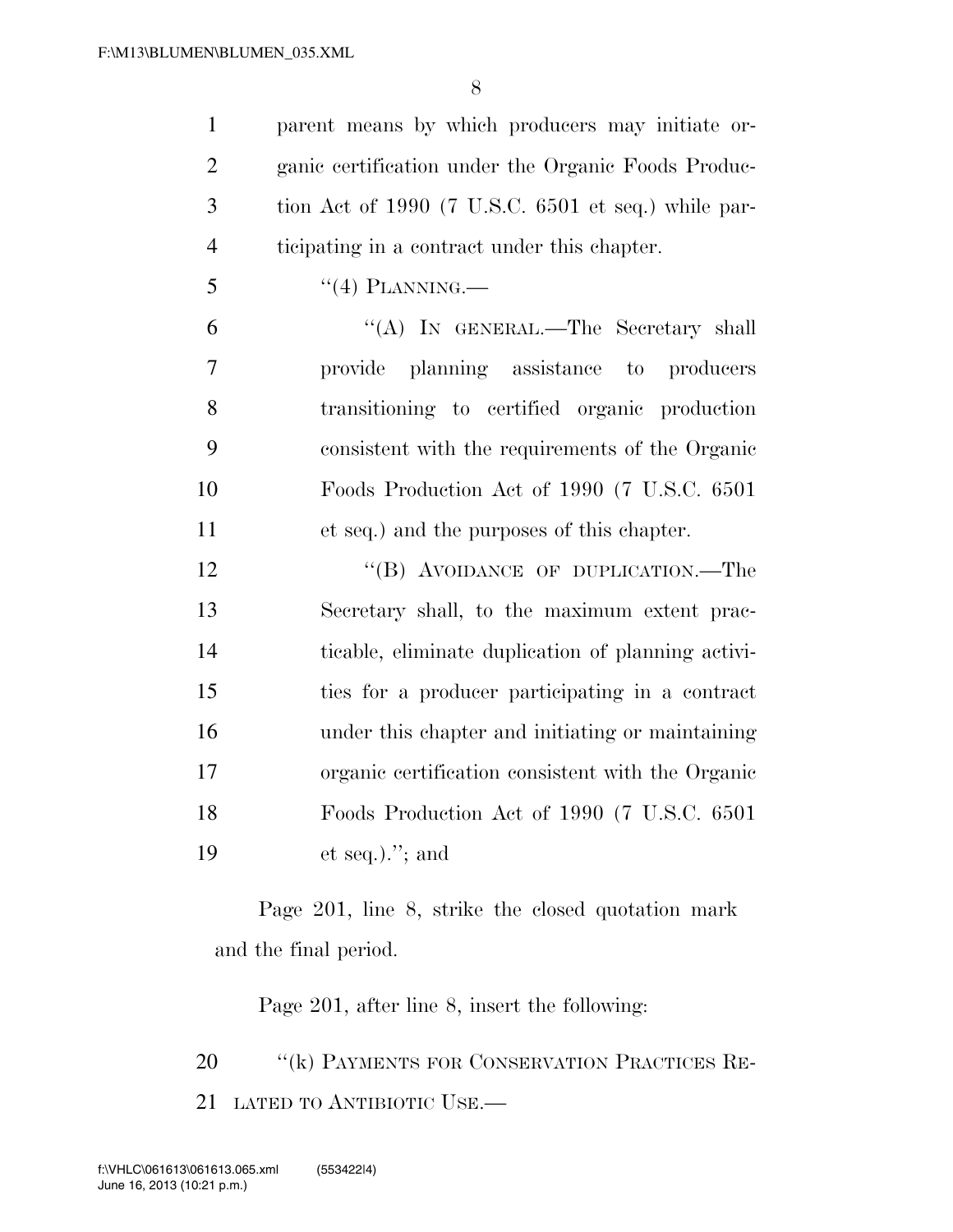| $\mathbf{1}$   | "(1) PAYMENTS AUTHORIZED.—The Secretary                     |
|----------------|-------------------------------------------------------------|
| $\overline{2}$ | shall provide payments under this chapter to live-          |
| 3              | stock producers for three years, to assist in a transi-     |
| $\overline{4}$ | tion to modified animal management and production           |
| 5              | systems, for practices leading to the reduction in the      |
| 6              | need for antibiotics, including modification of sys-        |
| 7              | tems and spaces to—                                         |
| 8              | $\lq\lq$ improve sanitation;                                |
| 9              | $\lq\lq$ (B) improve ventilation; or                        |
| 10             | $\lq\lq$ support the implementation of im-                  |
| 11             | proved animal management techniques at the                  |
| 12             | operation.                                                  |
| 13             | "(2) DUTY OF PRODUCER.—The Secretary shall                  |
| 14             | not make payments under this chapter for practices          |
| 15             | related to antibiotic use unless the producer agrees        |
| 16             | to provide information to the Secretary documenting         |
| 17             | the resulting reduction in antibiotic use in the oper-      |
| 18             | ation of the producer.                                      |
| 19             | "(1) COMPREHENSIVE CONSERVATION PLANNING.                   |
| 20             | The Secretary shall provide technical and financial assist- |
| 21             | ance to producers under the program to develop a com-       |
| 22             | prehensive conservation plan for the agricultural operation |
| 23             | of the producer.".                                          |

Page 201, strike lines 9 through 17 and insert the following: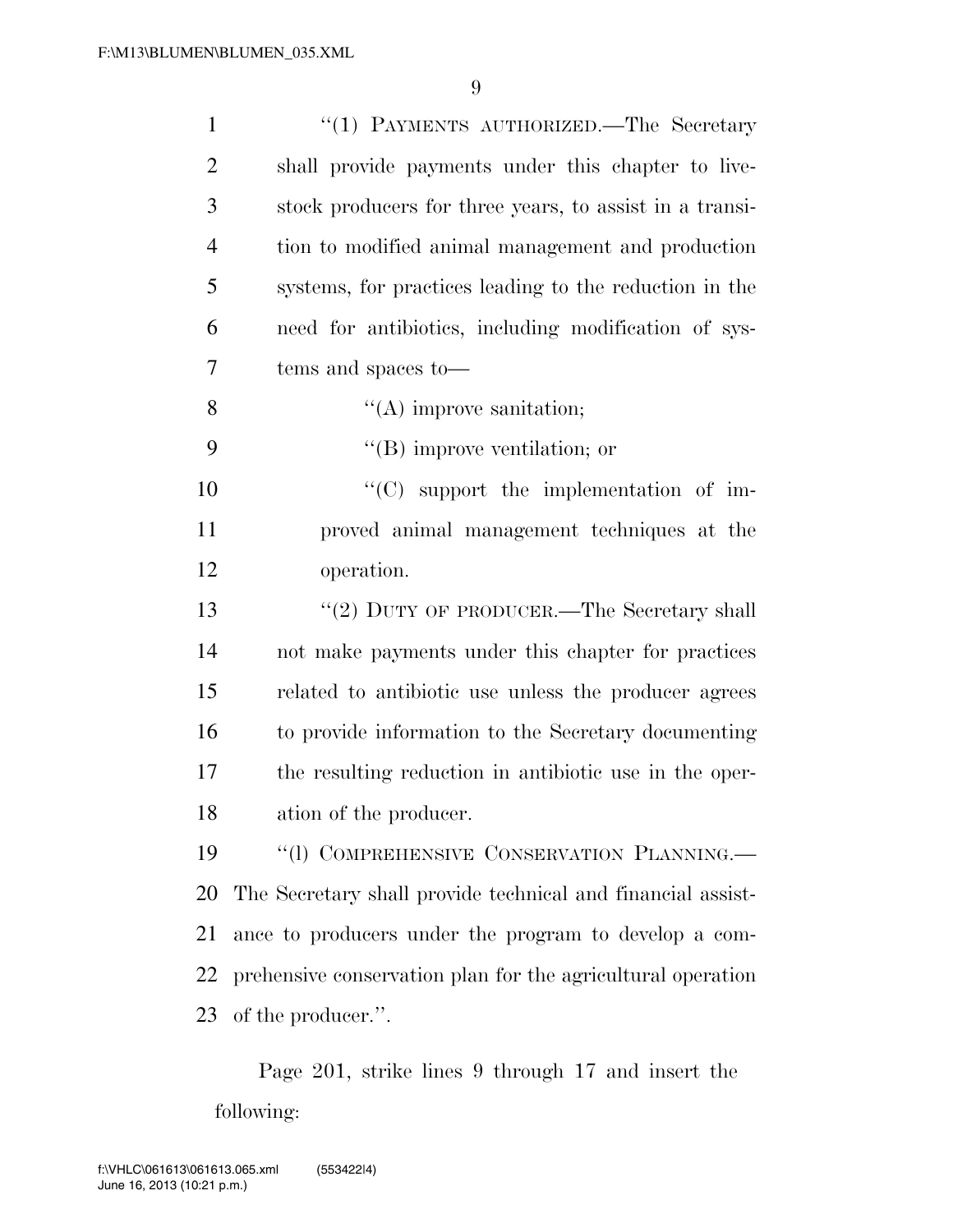#### **SEC. 2203. EVALUATION OF APPLICATIONS.**

 (a) EVALUATION CRITERIA.—Section 1240C(a) of the Food Security Act of 1985 (16 U.S.C. 3839aa–3(a)) is amended by striking '', national, State, and local con- servation priorities'' and inserting ''priority resource con-cerns identified under subsection (d)''.

 (b) PRIORITIZATION OF APPLICATIONS.—Section 1240C(b) of the Food Security Act of 1985 (16 U.S.C. 3839aa–3(b)) is amended—

 (1) in paragraph (1), by striking ''achieving the anticipated environmental benefits of the project'' and inserting ''priority resource concerns identified under subsection (d)'';

 (2) in paragraph (2), by striking ''designated resource concern or resource concerns'' and inserting ''priority resource concerns identified under sub- section (d), including, in the case of applications from nutrient-impacted watersheds, the degree to which nutrient loadings would be reduced as a result of the proposed project''; and

 (3) in paragraph (3), by striking ''purpose of the environmental quality incentives program speci- fied in section 1240(1)'' and inserting ''purposes of the program''.

 (c) GROUPING OF APPLICATIONS.—Section 1240C(c) of the Food Security Act of 1985 (16 U.S.C. 3839aa–3(c))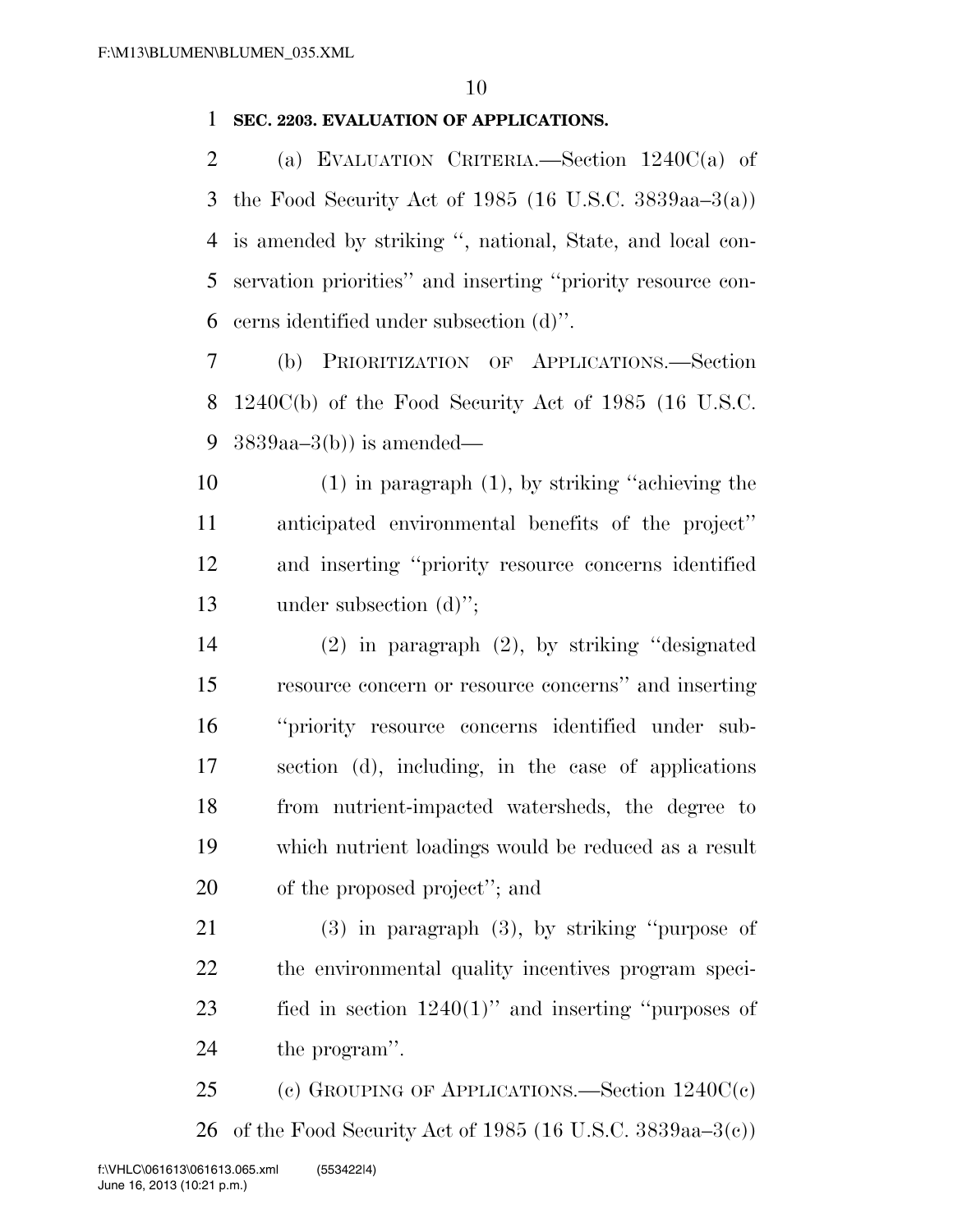is amended by striking ''for evaluation purposes or other- wise evaluate applications relative to other applications for similar farming operations'' and inserting ''proposing to address the same priority resource concerns for evaluation purposes''.

 (d) PRIORITY RESOURCE CONCERNS.—Section 1240C of the Food Security Act of 1985 (16 U.S.C. 3839aa–3) is amended by adding at the end the following new subsection:

 ''(d) PRIORITY RESOURCE CONCERNS.—For the pur- poses of this section, the Secretary shall identify priority resource concerns in a particular watershed or other ap-propriate region or area within a State.''.

Beginning on page 201, strike line 22 and all that follows through page 202, line 8 and insert the following:

### **SEC. 2205. ENVIRONMENTAL QUALITY INCENTIVES PRO-GRAM PLAN.**

 (a) PLAN OF OPERATIONS.—Section 1240E(a) of the Food Security Act of 1985 (16 U.S.C. 3839aa–5(a)) is amended to read as follows:

 ''(a) PLAN OF OPERATIONS.—To be eligible to re- ceive payments under the program, a producer shall sub- mit to the Secretary for approval a plan of operations that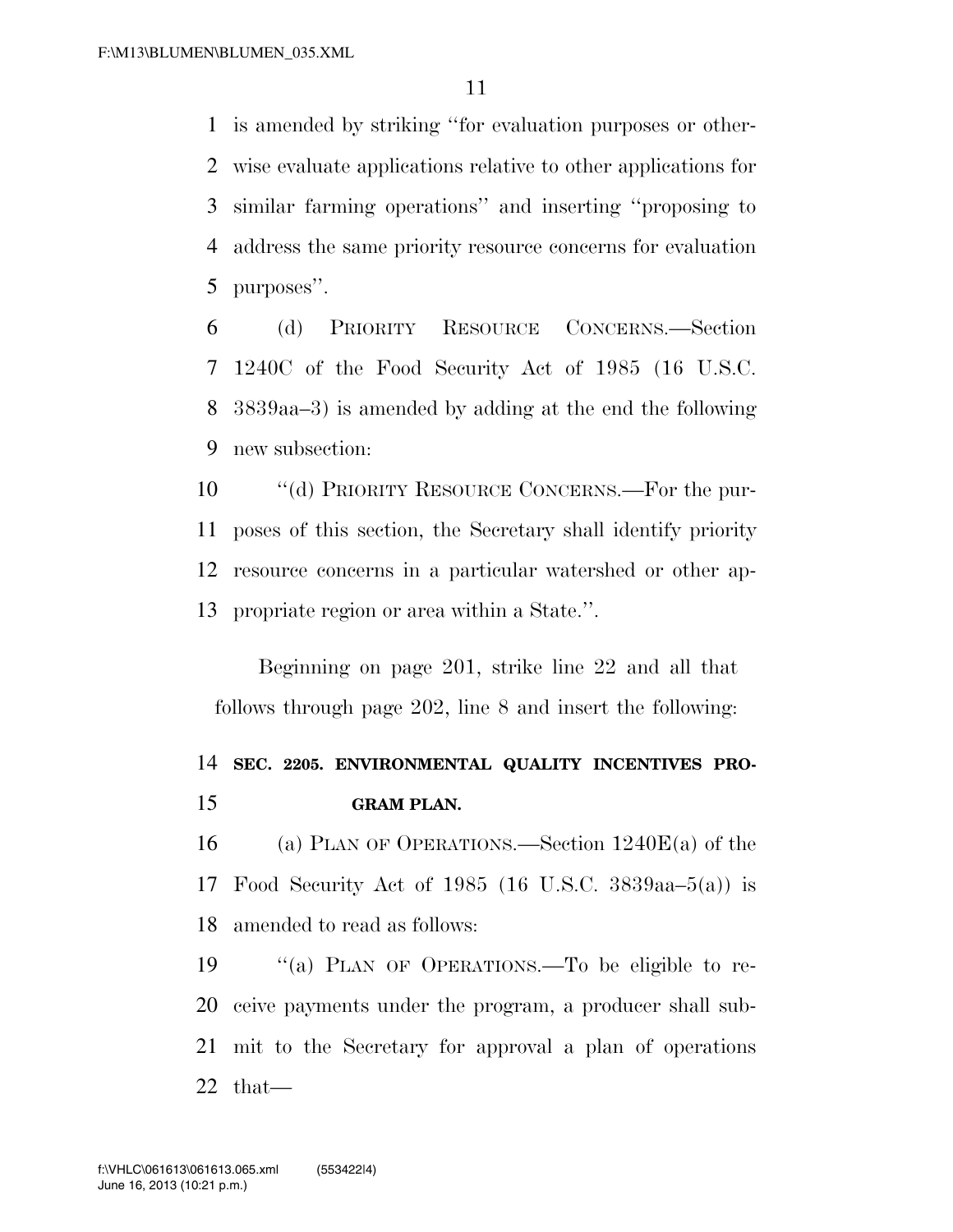1  $\frac{1}{1}$  specifies the priority resource concerns to be addressed;

 ''(2) specifies the type, number, and sequencing of conservation systems, practices, or activities to be implemented to address the priority resource con-cerns;

 $\frac{1}{3}$  includes such terms and conditions as the Secretary considers necessary to carry out the pro- gram, including a description of the purposes to be met by the implementation of the plan and a state- ment of how the plan will achieve or take significant steps toward achieving the relevant resource man-agement system quality criteria;

 $(4)$  in the case of a confined livestock feeding operation, provides for development and implementa- tion of a comprehensive nutrient management plan, if applicable;

 $\frac{18}{18}$  ''(5) in the case of a producer located within a nutrient-impacted watershed, identifies methods by which the producer will limit nutrient loss; and

 ''(6) in the case of forest land, is consistent with the provisions of a forest management plan that is approved by the Secretary, which may in-clude—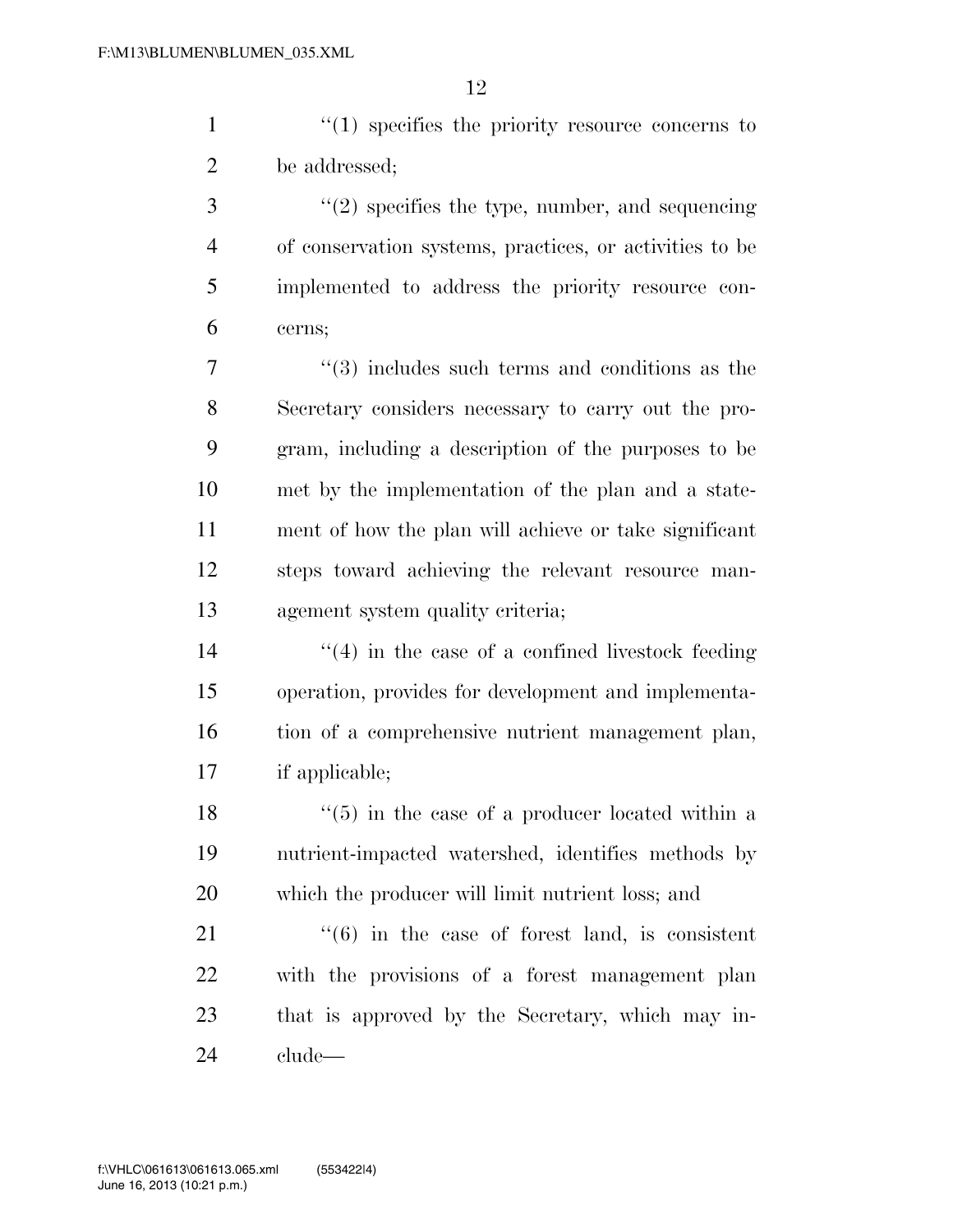| $\mathbf{1}$   | $\lq\lq$ a forest stewardship plan described in                        |
|----------------|------------------------------------------------------------------------|
| $\overline{2}$ | section 5 of the Cooperative Forestry Assist-                          |
| 3              | ance Act of 1978 (16 U.S.C. 2103a);                                    |
| $\overline{4}$ | $\lq\lq (B)$ another practice plan approved by the                     |
| 5              | State forester; or                                                     |
| 6              | $\cdot$ (C) another plan determined appropriate                        |
| $\overline{7}$ | by the Secretary.".                                                    |
| 8              | (b)<br>AVOIDANCE OF DUPLICATION.—Section                               |
| 9              | $1240E(b)(1)$ of the Food Security Act of 1985 (16 U.S.C.              |
| 10             | $3839aa-5(b)(1))$ is amended by striking "plan of oper-                |
| 11             | ations" and inserting "resource management system                      |
| 12             | plan".                                                                 |
| 13             | SEC. 2206. DUTIES OF THE SECRETARY.                                    |
| 14             | Section $1240F(2)$ of the Food Security Act of 1985                    |
| 15             | $(16 \text{ U.S.C. } 3839$ aa $-6(2)$ ) is amended by striking "infor- |
| 16             | mation" and inserting "technical assistance, informa-                  |
| 17             | $\text{tion,"}.$                                                       |
| 18             | SEC. 2207. LIMITATION ON PAYMENTS.                                     |
| 19             | Section 1240G of the Food Security Act of 1985 (16)                    |
| 20             | U.S.C. 3839aa–7) is amended to read as follows:                        |
| 21             | "SEC. 1240G. LIMITATION ON PAYMENTS.                                   |
| 22             | "(a) LIMITATION ON TOTAL PAYMENTS.—Subject to                          |
| 23             | subsection (b), a person or legal entity may not receive,              |
| 24             | directly or indirectly, cost-share or incentive payments               |
|                | 25 under this chapter, in the aggregate, for all contracts en-         |